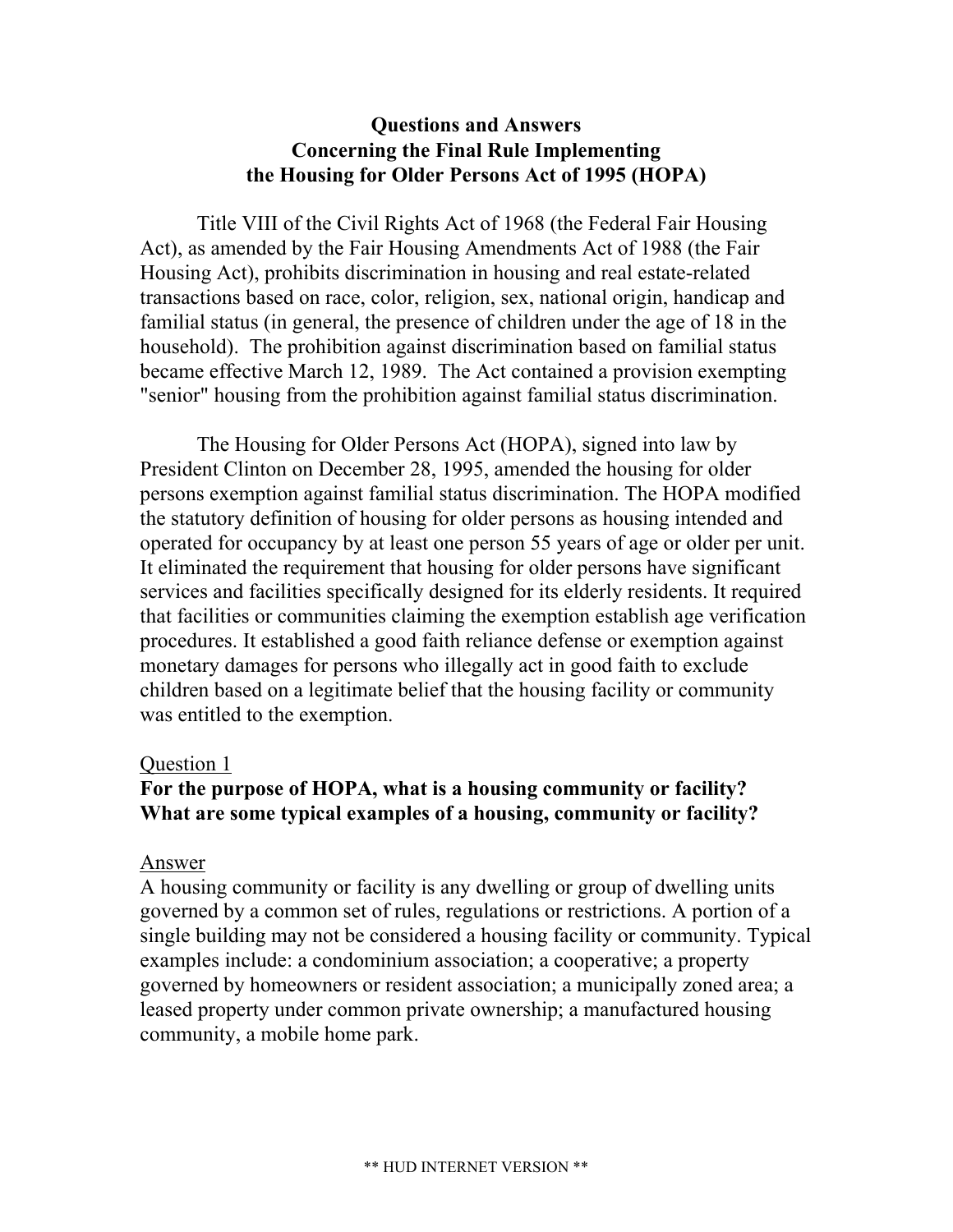**May an owner of single family houses that are dispersed throughout a geographical area, and who is not otherwise exempt under the Fair Housing Act, qualify as a "housing community or facility" and claim the exemption?** 

#### Answer

No. The common use of the terms "housing community" and "facility" applies to dwelling units which are in the same location and have some relationship to each other. The dwelling units in a housing community or facility must share a common set of rules, policies, and procedures, that is applied to all of the dwellings in the community or facility. Further, although there is no required stated minimum number of dwelling units that must be present for the exemption to apply, there must be a sufficient number of dwelling units to constitute a "community" or "facility" in the common meaning of those terms. One single family dwelling or a duplex would not qualify as a "housing community or facility."

### Question 3

# **What must a housing community or facility do to qualify for the 55 or older housing for older persons exemption?**

#### Answer

In order to qualify for the exemption, the housing community/facility must satisfy each of the following requirements:

- a) at least 80 percent of the occupied units must be occupied by at least one person 55 years of age or older per unit;
- b) the owner or management of the housing facility/community must publish and adhere to policies and procedures that demonstrate an intent to provide housing for persons 55 years or older; and
- c) the facility/community must comply with rules issued by the Secretary for verification of occupancy through reliable surveys and affidavits.

Question 4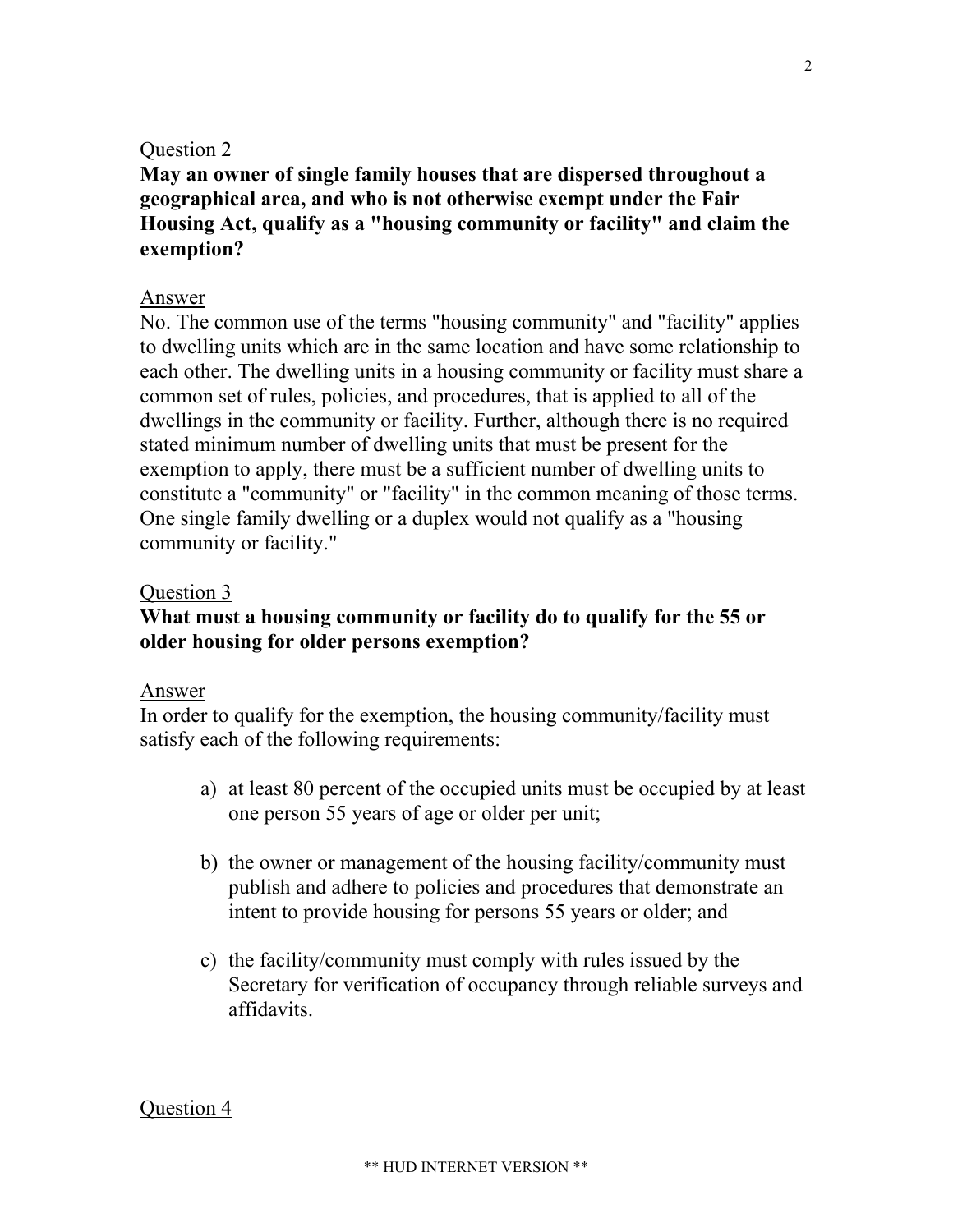# **What are some examples of the types of policies and procedures that would demonstrate an intent to provide housing for persons 55 years of age or older?**

# Answer

Examples include:

- a) the written rules, regulations, lease provisions, deed or other restrictions,
- b) the actual practices of the owner/management of the housing facility/community used in the enforcement of the rules;
- c) the kind of advertising used to attract prospective residents to the housing facility/community as well as the manner in which the facility/community is described to prospective residents;
- d) the housing community's/facility's age verification procedures, and its ability to produce, in response to a familial status complaint, verification of required occupancy.

# Question 5

# **May a housing facility or community advertise as "adult" housing and still demonstrate the intent to be housing for older persons?**

# Answer

Use of the word "adult" or "adult community" in an advertisement, sign or other informational material, or when describing the facility or community to prospective renters or purchasers or members of the public, does not demonstrate an intent to be housing for older persons as defined by the final rule. The use of these terms, on the other hand, does not destroy the intent requirement of HOPA. If a facility or community has clearly shown in other ways that it intends to operate as housing for older persons, and meets the 80% requirement, and has in place age verification procedures, the intent requirement can be met even if the term "adult" is occasionally used to describe it. The Department will look at the totality of the circumstances in the investigation of a complaint alleging that the facility or community does not qualify as housing for older persons.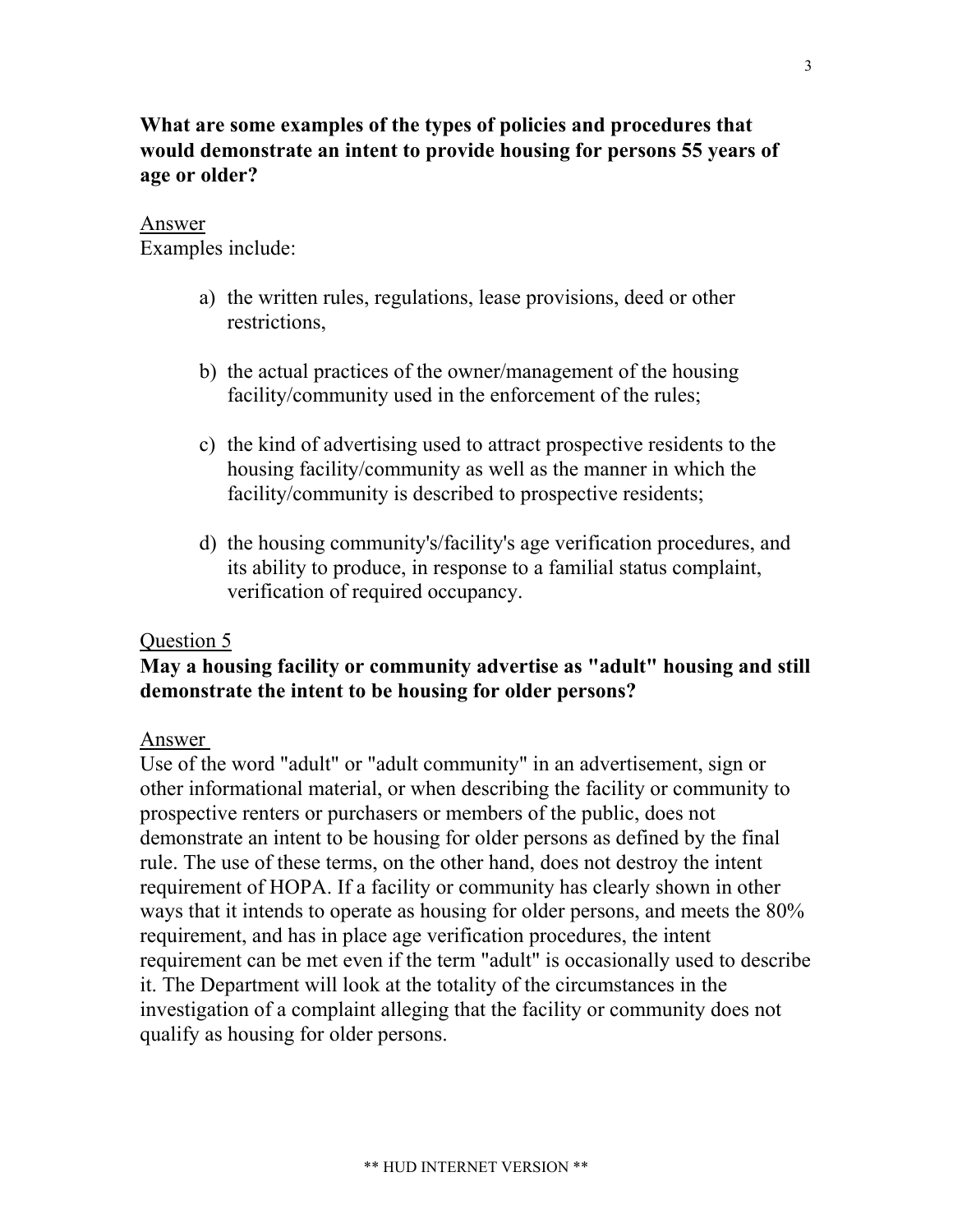# **How many days after the effective date of the final rule implementing HOPA does a facility/community have to develop routine procedures for determining the occupancy of each unit, including age verification?**

#### Answer

The housing community/facility has 180 days after the effective date of the rule, May 3, 1999, to develop the appropriate procedures that should constitute a part of its normal leasing and purchasing procedures. However, if a housing facility or community is not now but intends to become eligible for the exemption, it should not delay development of appropriate procedures.

#### Question 7

# **What information should a housing provider include in its survey of residents in order to calculate whether the community or facility meets the 80% requirement of HOPA?**

#### Answer

The owner or manager should obtain the total number of units in the housing community or facility. From that number, the following units should be excluded from the calculation of the 80% requirement:

- a) the number of units that have been continuously occupied by the same household since September 13, 1988, and the household did not contain and does not currently contain at least one person over the age of 55;
- b) the number of unoccupied units (see question 22);
- c) the number of units occupied by employees of the housing facility or community who are under 55 years of age, and who provide substantial management and maintenance services to the housing facility or community
- d) the number of units occupied solely by persons who are necessary or essential to provide medical and/or health and nursing care services as a reasonable accommodation to residents.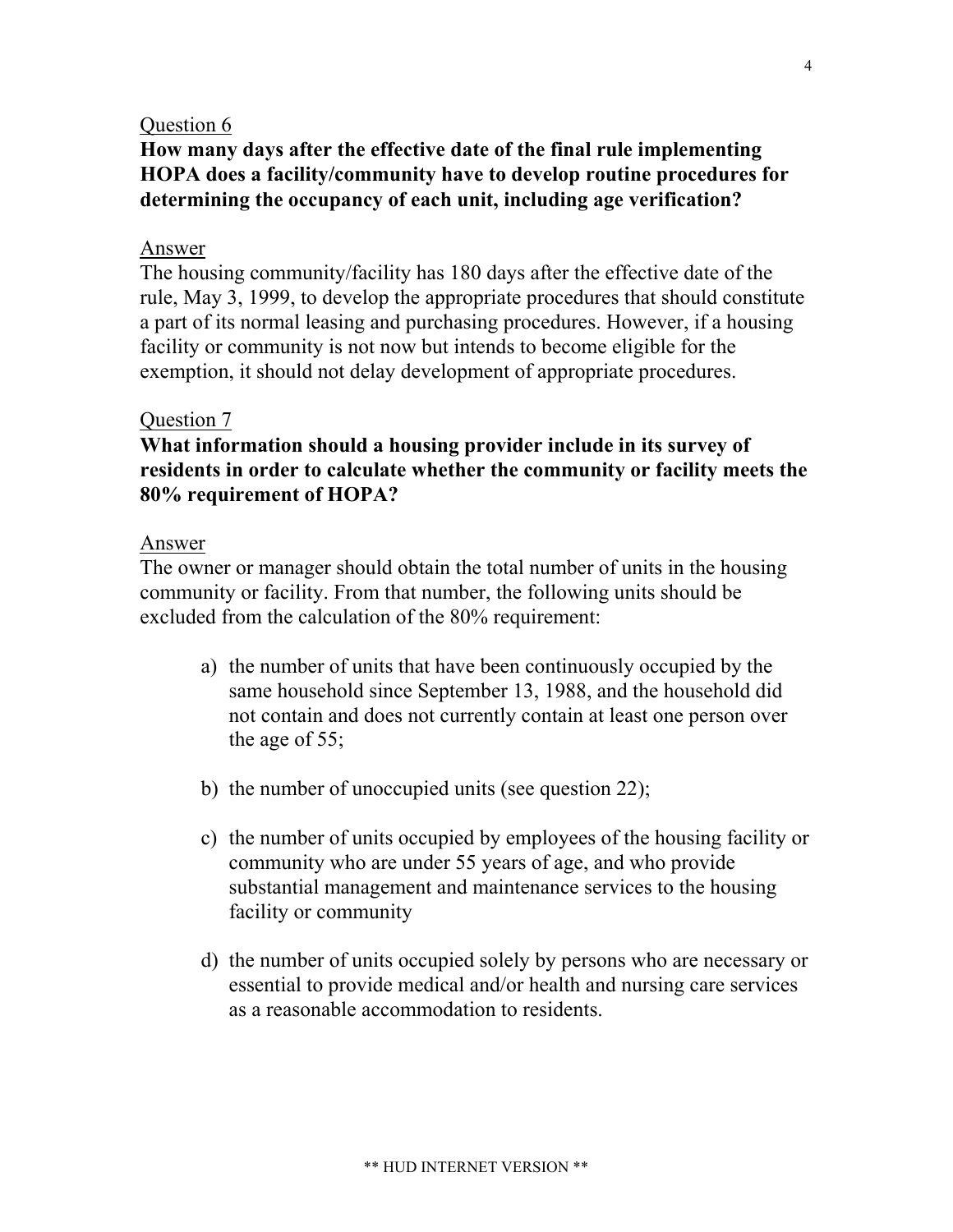The owner or management then should calculate the percentage of the remaining number of units that are occupied by at least one person age 55 or over as of the date of the survey or the alleged date of violation of the Act.

#### Ouestion 8

#### **What is considered reliable age verification documentation?**

#### Answer

The following documents are considered to be reliable for age verification: birth certificate, drivers license, passport, immigration card, military identification, or any other state, local, national or international documentation, provided it contains current information about the age or birth of the possessor.

#### Question 9

# **Is there any other documentation that would be considered reliable for age verification?**

#### Answer

Yes. A self certification in a lease, application affidavit, or other document signed by an adult member of the household asserting that at least one occupant in the unit is 55 years of age or older will satisfy this requirement.

#### Question 10

# **What recourse is there for the owner or management of the housing community or facility if the occupants in the household refuse to cooperate in providing documentation regarding their age?**

#### Answer

The housing/community facility may, if it has sufficient evidence, consider the household to be occupied by at least one person who is 55 years or older. Statements made under penalty of perjury from third party individuals who have knowledge of the age of the occupants of a household may be used when the household itself refuses to cooperate by providing age verification. Other information, such as statements indicating age in prior applications may be acceptable. In addition, the facility/community may base its decision on government documents such as census data. The census data referred to is household censuses that are conducted by many cities and towns.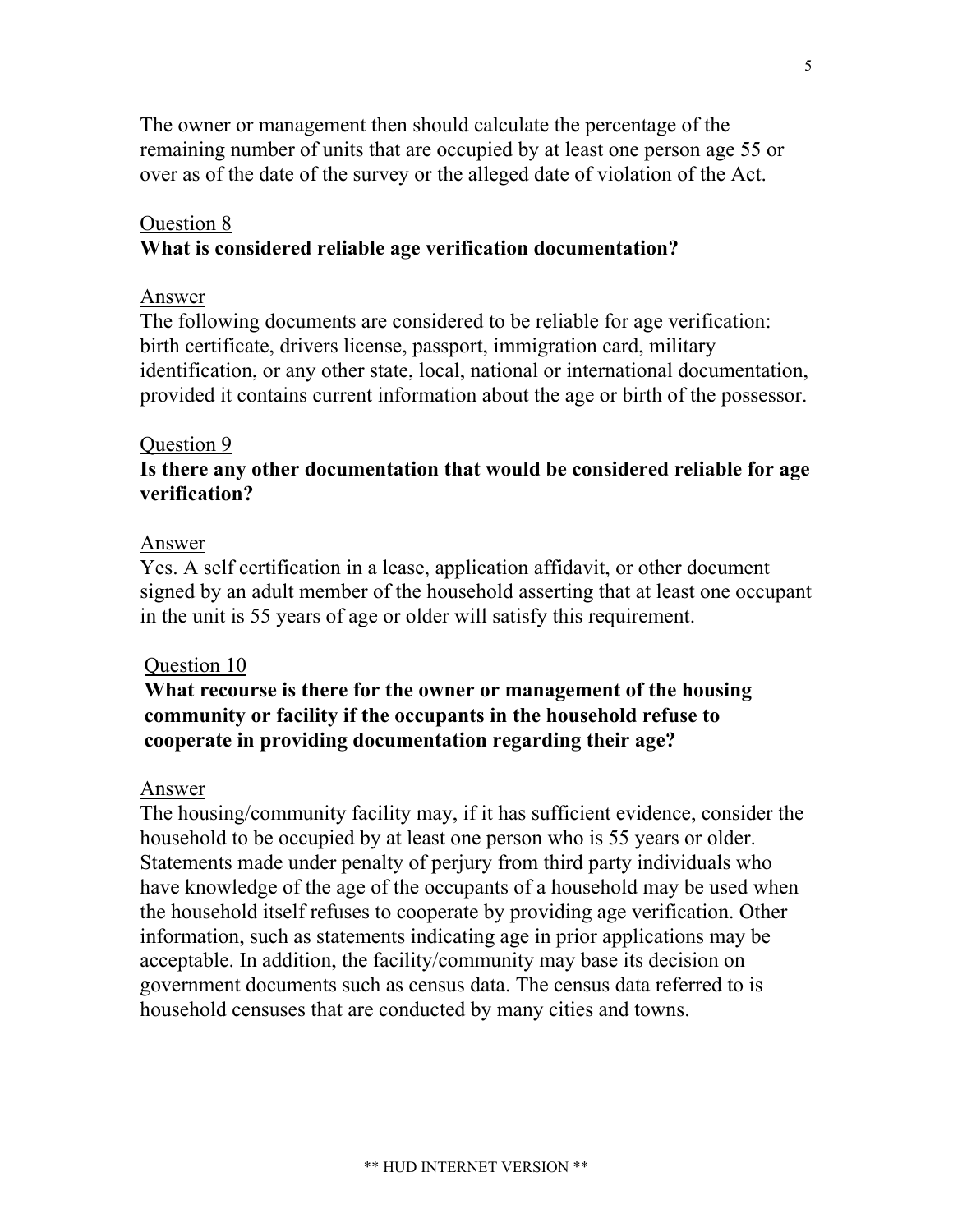**How frequently should a housing/community provider update its lists of occupants to be in compliance with the age verification requirements of HOPA? Are there any consequences if a housing provider fails to update its list of residents?** 

# Answer

HOPA requires that a housing facility/community re-survey its lists of residents every two years to ensure that the 80% requirement is met. A housing community's or facility's failure to survey or re-survey its list of occupants in accordance with its age verification procedures does not demonstrate intent to housing for older persons, and could jeopardize the housing community's status as 55 or older housing.

# Question 12

**How long should a housing community/facility retain its records of survey information that show it meets the 80 percent requirement?** 

# Answer

The records referred to in Answer 9 above need to be kept as long as the housing community/facility intends to proffer its exempt status.

# Question 13

**Are the surveys and affidavits used to gather information about the facility's/community's residents admissible in an administrative or judicial proceeding under the Fair Housing Act?** 

```
Answer
Yes.
```
# Question 14 **What does the ratio or percentage of 80/20 portion of housing mean?**

# Answer

HOPA requires that at least 80 percent of the occupied units must be occupied by at least one person 55 or older. The remaining 20 percent of the units may be occupied by persons under 55, and the community/facility may still qualify for the exemption.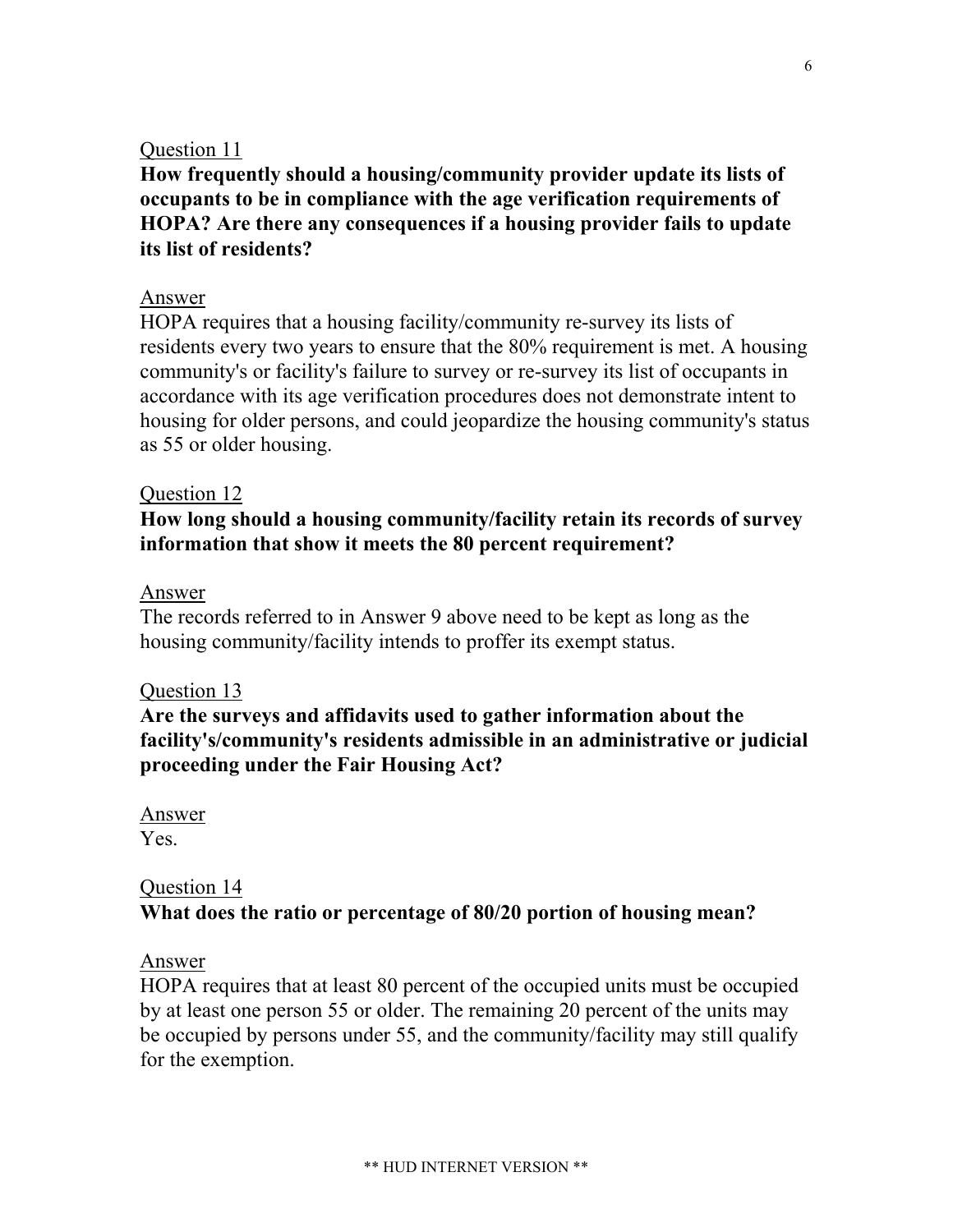**Is it lawful to advertise or market the 20 percent portion of the units not required to be occupied by at least one person 55 years of age or older to prospective tenants/purchasers under age 55 and to families with children?** 

#### Answer

Yes. However, the marketing must be done in a way that identifies the facility/community as housing intended for older persons. Advertising and marketing must not be inconsistent with the intent. Further, the facility/community needs to plan with care any attempt to sell or rent the entire 20 percent portion of the remaining units to incoming households under age 55, because it could risk losing the exemption if some occupants over 55 die, with surviving spouses or heirs who are under 55 years of age. Such planning should address notice to incoming households under the age of 55 regarding how the housing provider will proceed in the event that the 80% requirement is endangered.

#### Question 16

# **May a housing facility/community impose an age limitation more restrictive than that required by HOPA and qualify for the 55 or older exemption?**

#### Answer

Yes. For example, the housing facility/community may require that at least 80 percent of the units be occupied by at least one person 60 years of age or older. The housing facility/community may require that 100% of the units are occupied by at least one person 55 years of age or older, or that 80% of the units be occupied exclusively by persons aged 55 or older. However, the facility/community should review other state and local laws, including fair housing laws that may prohibit discrimination based on age, before establishing policies and procedures restricting occupancy based on age, or affecting survivors' rights to property, that are not covered under HOPA.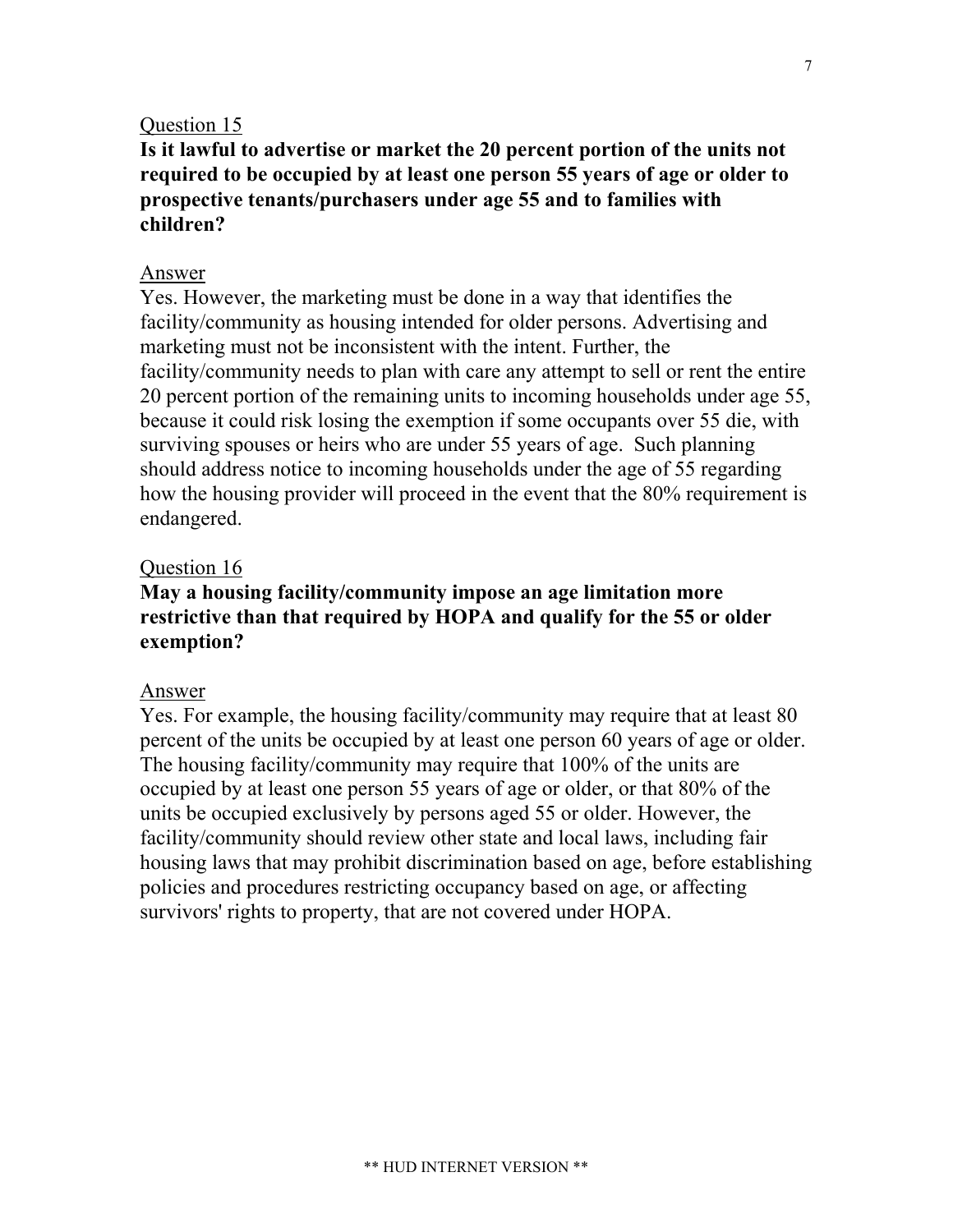**If a housing facility or community meets the requirements of HOPA but permits up to 20 percent of the units to be occupied by families with children, may the facility/community impose different terms and conditions of residency on those families with children who reside there?** 

#### Answer

Yes. If a housing community/facility qualifies under HOPA as housing for older persons, the community/facility is exempt from the Act's prohibition against discrimination on the basis of familial status. The housing community/facility may restrict families with children from benefits of the community, or otherwise treat family households differently than senior households, as long as those actions do not violate any other state or local law. However, the community/facility is not exempt from the provisions of the Act that prohibit discrimination against any resident or potential resident on the basis of race, color, religion, national origin, sex, or disability.

#### Question 18

# **If a 55 or older occupant dies and leaves his/her property to a surviving spouse or heir(s) under the age of 55, what rights, if any, do the survivors have to possession?**

#### Answer

The right to possession by a surviving spouse or heir is not governed by the HOPA or the Fair Housing Act. Whether an underage heir or surviving spouse can occupy the unit upon the death of the 55 or older occupant is a matter of state/local law or custom, and generally is governed by private contractual agreements between senior housing developers and the individuals who purchased or rented the dwelling. The provision in the Act permitting 20 percent of the units to be occupied by persons under 55 is intended, in part, to prevent a housing facility/community from losing the exemption due to situations where there are surviving spouses and underage heirs when the 55 or older occupant dies.

#### Question 19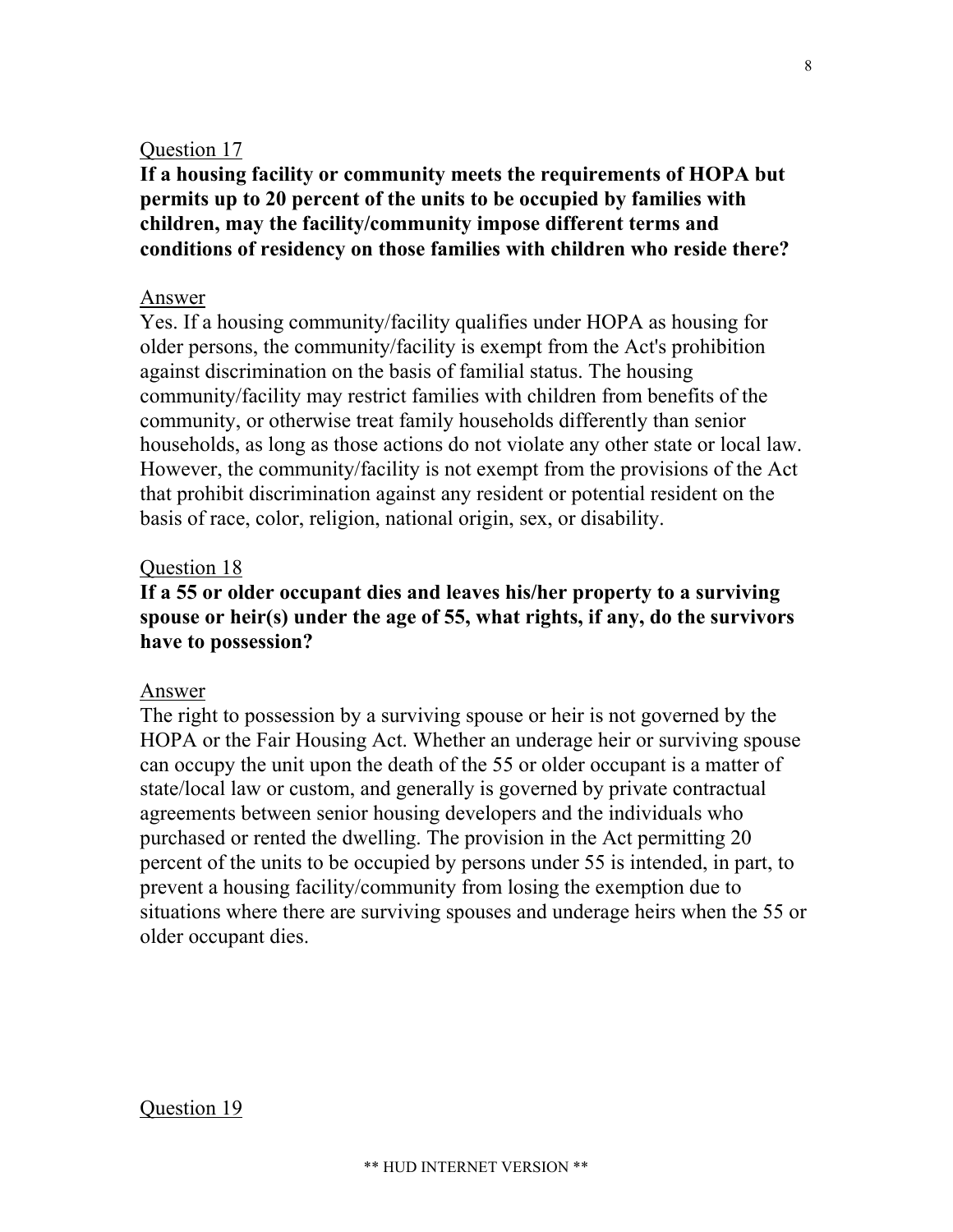**In the event that the sole 55 or older occupant dies, and a surviving spouse or heir remains in the unit, is the surviving occupant counted in the 80 percent or the 20 percent portion of the units needed to meet the criteria for housing for older persons?**

#### Answer

The surviving occupant must be counted in the 20 percent portion.

#### Question 20

**How should a housing provider count, for the purpose of meeting the 80/20 occupancy requirement, attendants or health care providers needed for the reasonable accommodation of the disability of an occupant (including family members under the age of 18)?** 

#### Answer

The attendant or health care provider or family care provider is excluded from the calculation in its entirety. This is true whether the live-in person resides in the same unit with the disabled occupant or in a separate unit. Neither circumstance adversely affects the exemption of the housing facility/community.

#### Question 21

**How is the calculation for the 80/20 percent requirement affected if a 55 or older individual purchases a dwelling in a senior housing facility/community, vacates the unit, and allows an underage adult relative to move in for an indefinite length of time?** 

#### Answer

In calculating whether a community/facility meets the 80 percent requirement, it is the occupants of the dwelling units who are counted, not the owners. In this example, the current resident, the underage adult relative, would be counted in the 20 percent portion. Similarly, if a 55 or older owner/occupant decided to vacate a unit for an indefinite period of time and rent to an underage individual, the current occupant would be counted in the 20 percent portion.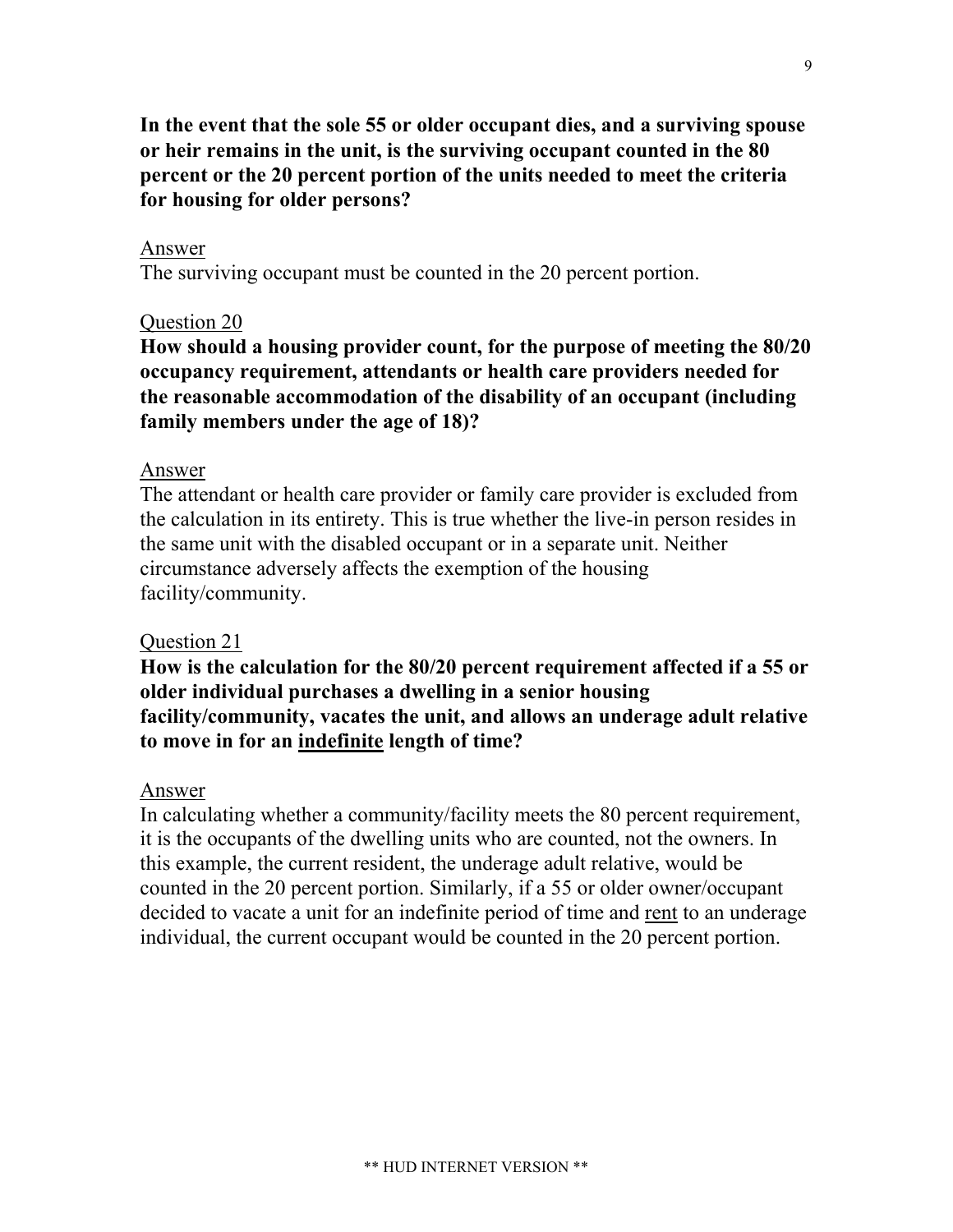# **Are there circumstances under which a 55 or older owner/tenant might be temporarily absent from a dwelling without affecting the exemption status of the community/dwelling?**

# Answer

Yes. For example, the 55 or older occupant may be on vacation, hospitalized, or absent for a season without affecting the exempt status of the community. The resident may, if he/she wishes, allow a younger relative or a house sitter under 55 years if age to live in the unit during this absence. In either event, the unit would be included in the calculation of the 80 percent occupancy requirement as long as the dwelling is not rented out, the owner/tenant returns on a periodic basis, and maintains legal and financial responsibility for the upkeep of the dwelling.

# Question 23

# **Can a housing community/facility that does not now meet the 80 percent occupancy requirement take any action to become eligible?**

# Answer

Yes. For a period of one year after the rule became effective (May 3, 1999), a housing provider may reserve all new, vacant and/or unoccupied units/dwellings for occupancy until 80 percent of the units/dwellings are occupied by at least one person 55 years of age or older. This does not mean that the dwellings/units must be held off the market; indeed, marketing the units as 55 and over units during the transition period may be done as those units become vacant.

# Question 24

# **During this transition period, may a facility/community refuse to rent or sell to families with children in its effort to qualify as housing for older persons?**

# Answer

Yes. If, during the one year period the facility/community demonstrates its intent to be housing for older persons through advertising and revisions to or development of rules and procedures, and adopts age verification procedures, it may refuse to rent or sell to applicants based on their familial status. Of course, the facility/community may have to meet the requirements of state and local laws with respect to making the changes required for the transition in its covenants or other instruments binding on the property.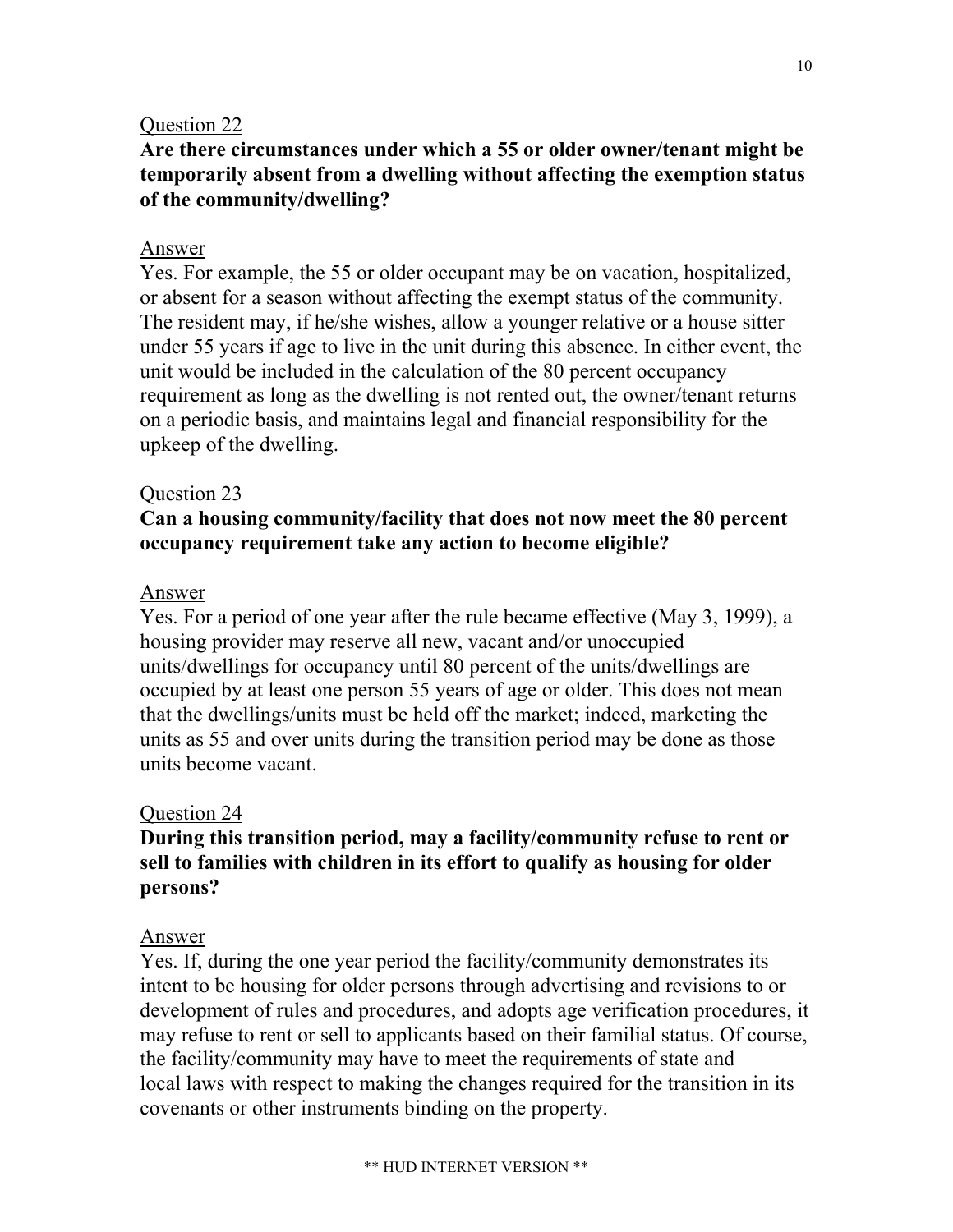# **Can the facility/community evict families with children during the transition period for the purpose of becoming housing for older persons?**

### Answer

No. However, the housing facility/community can renew or not renew leases for families with children if doing so does not represent a change in its practices or does not violate state or local landlord tenant law. Additionally, while the facility/community may not take any measures deliberately designed to discourage families with children from continuing to reside in the community, nothing prevents the offering of positive incentives that might lead some families to seek housing elsewhere.

### Question 26

# **What if a 55 or older housing provider, at the end of the transition period, does not succeed in meeting the 80 percent occupancy requirement?**

### Answer

At the expiration of the one year period, all units/dwellings must be marketed and made available to the public in general, including families with children. Additionally, all restrictive operations policies which may impact negatively on families with children must be rescinded.

# Question 27

# **When does HUD become involved in determining whether a 55 or older housing community or facility is in compliance with HOPA requirements?**

### Answer

HUD's involvement begins in one of two ways: 1) when a person allegedly injured on the basis of familial status files a complaint against a housing facility/community and the respondent claims the exemption as a defense; or 2) when HUD commences a Secretary-initiated investigation or files a complaint based on information it has that indicates the need for an investigation.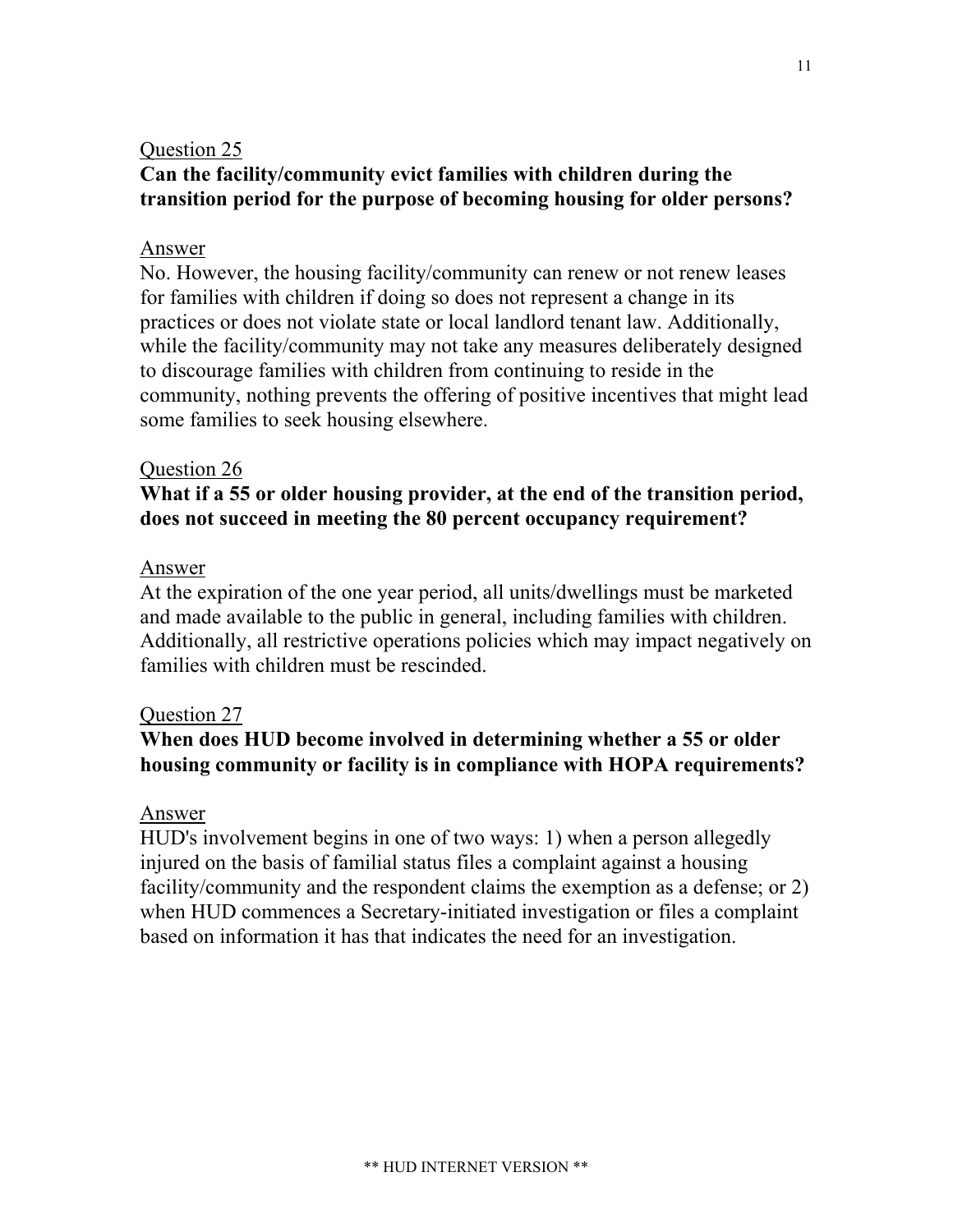# **When must a person claiming to be injured by a housing community/facility because of familial status file a complaint with the Department in order for the complaint to be timely?**

### Answer

The complaint must be filed no later than one year after the alleged discriminatory act occurred or was terminated.

# Question 29

# **Can a household which does not fall within the Fair Housing Act's definition of familial status file a complaint challenging a housing provider's attempt to provide housing for older persons?**

# Answer

No. The family cannot file a familial status complaint because it does not meet the definition of familial status.

# Question 30

**Can an owner of a dwelling file a complaint based on familial status if the owner is being impeded in the ability to sell or rent the dwelling because the housing facility/community is claiming to be 55 and over housing but does not meet the requirements for the exemption?** 

# Answer

Yes, if the owner has affirmatively undertaken to rent or sell his property and can establish that the housing community/facility illegally (is not qualified housing for older persons) interfered with the owner's ability to do so, be/she can file a familial status complaint. Other complainant parties could include the family with children seeking to rent or buy but was denied the opportunity, as well as any real estate agent involved in the transaction.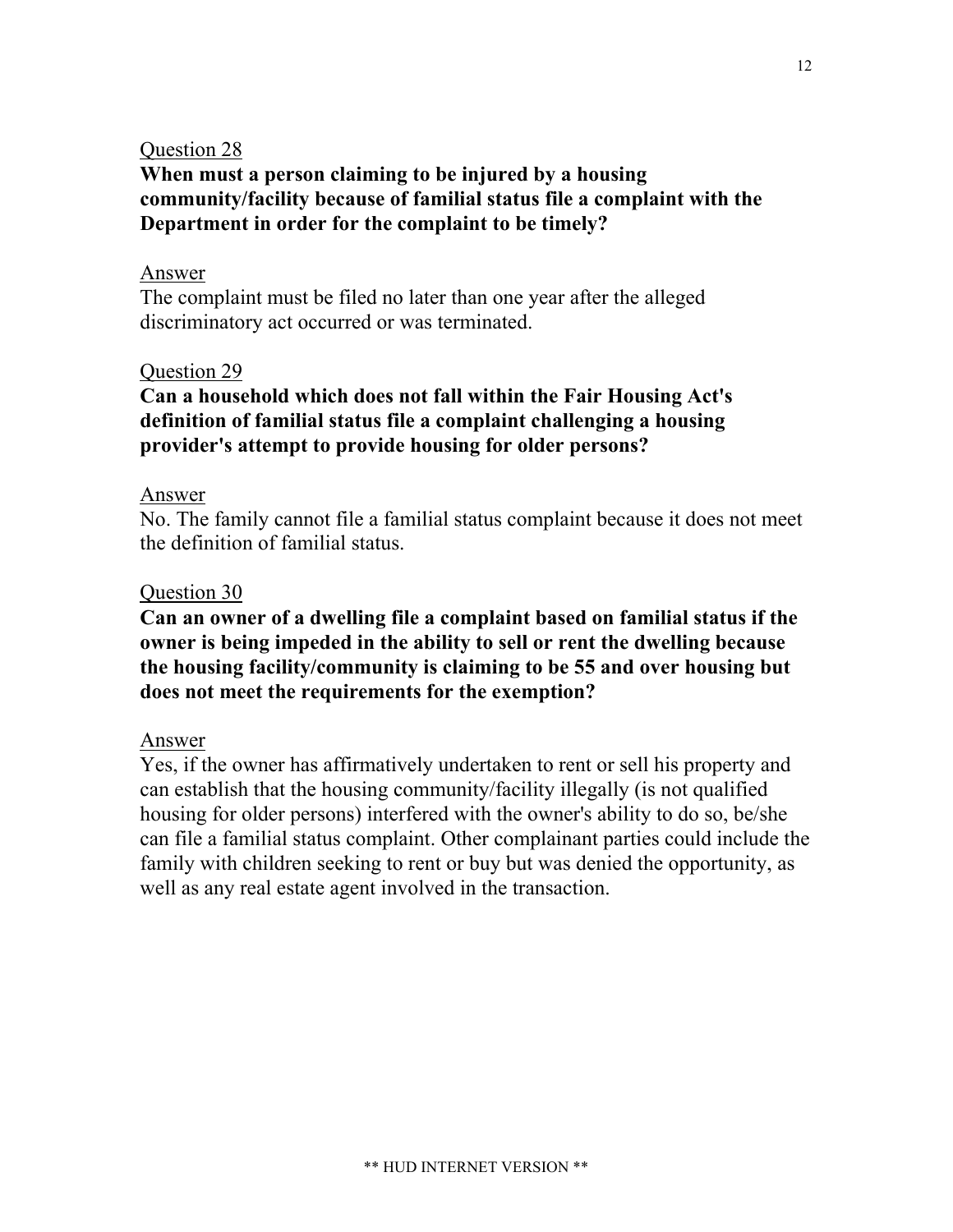**If an individual files a complaint based on familial status and the housing community/facility claims the exemption as a defense, who has the burden of proving, that the community/facility is in compliance with HOPA requirements?** 

### Answer

The community/facility housing provider has the burden of proving that it was in compliance with HOPA requirements on the date of occurrence of the alleged act or incident of discrimination.

# Question 32

**Can a corporate entity avail itself of the good faith reliance against monetary damages if the housing community/facility is found not to be in compliance with the HOPA requirements?** 

# Answer

No. The governing board, management company, or corporate entity of the housing facility/community is liable if the facility/community fails to meet the requirements, and cannot claim a good faith reliance defense against monetary damages. The legislative history of HOPA shows that in creating the good faith reliance defense, Congress intended to protect **individual persons,** such as individual members of boards of governing homeowners associations and real estate agents relying on information provided by the housing providers of senior housing.

# Question 33

# **Since individuals, including individual members of a homeowners association or a board of directors, can use the good faith reliance against monetary damages, under what conditions might that occur?**

### Answer

An individual is not liable for monetary damages if the person acted with a good faith belief that the housing facility/community qualified for a housing for older persons exemption. Such a person must have knowledge, from an authorized representative, that the facility/community asserted in writing that it qualified for the older persons exemption before the date on which the alleged discrimination occurred. An authorized representative may be an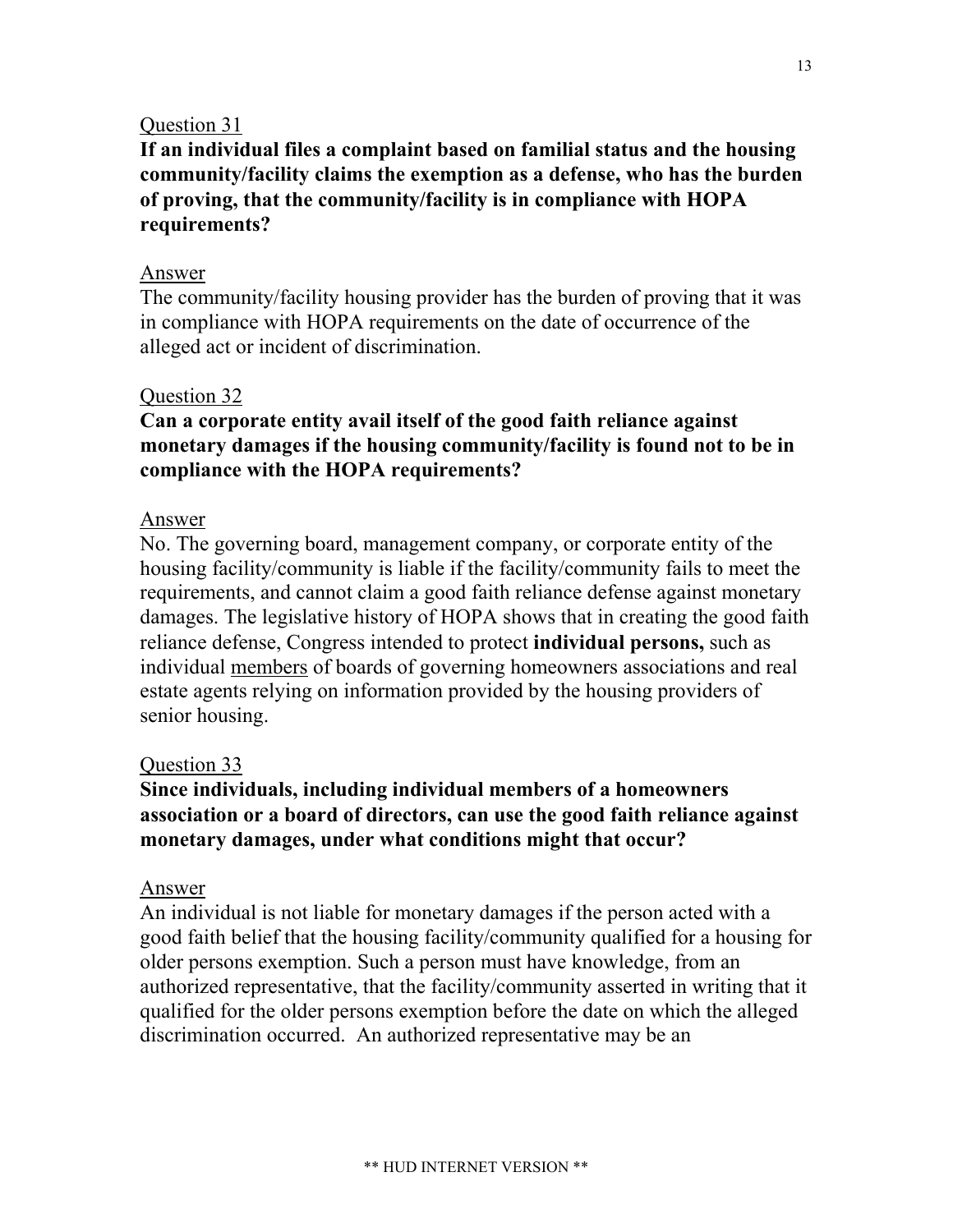individual, committee, management company, listing agent, owner or other entity.

# Question 34

# **Under what circumstances may an individual not use the good faith reliance defense?**

### Answer

An individual is not entitled to the good faith defense if he or she has actual knowledge that the facility/community does not or will not qualify as housing for older persons, despite the fact that he/she received written assurances to the contrary from an authorized representative of the housing provider.

### Question 35

# **Is an individual insulated from a liability claim for disseminating information to others regarding the facility's/community's exemption claim?**

### Answer

An individual who claims the good faith reliance defense based on his/her actual knowledge and a written assertion from an authorized representative of the facility/community may disseminate such information to others. Those others may include real estate agents, multiple listing services, advertisers and other print media who may, in turn, rely on the assertions of the individual from whom they received the information, unless they have actual knowledge that information is not accurate.

### Question 36

**Is a publisher (newspaper or other print media) liable for damages under the Fair Housing Act for accepting for publication an advertisement for 55 and older housing if the community/facility is found not to be in compliance with HOPA?** 

### Answer

No. Newspaper publishers and other print media that rely on the assertions of the housing provider are not liable unless they have actual knowledge that the housing does not qualify for the exemption.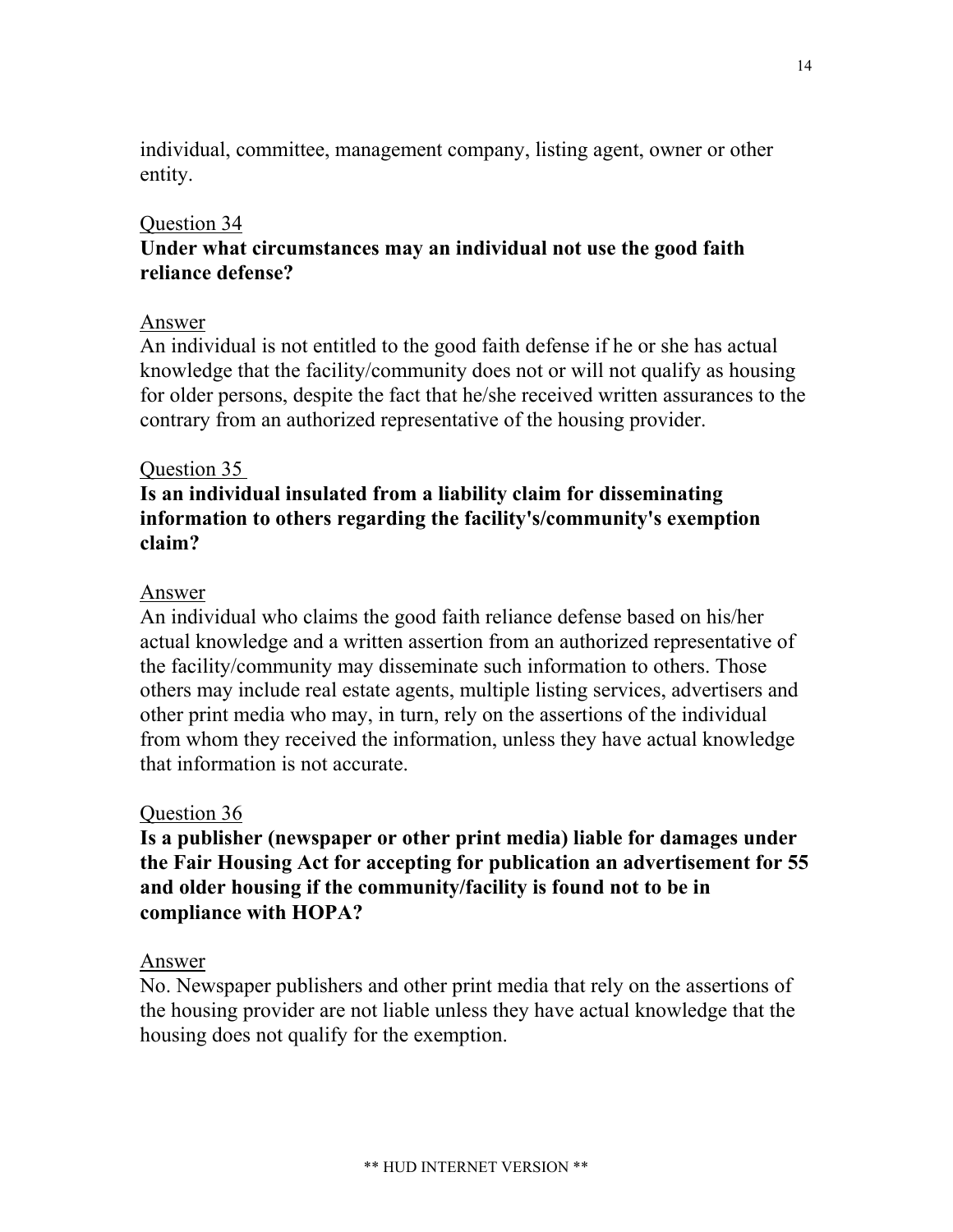# Question 37 **Does HUD certify that a housing, facility/community is housing for older persons?**

### Answer

No. Neither the Fair Housing Act nor HOPA authorizes the Department to certify whether a particular housing facility or community meets the qualifications for housing for older persons.

### Question 38

# **If a developer is building new housing that is intended to be for persons 55 and over, how should the new units be marketed and occupied as the facility/community is being developed?**

### Answer

Newly constructed housing for first occupancy after March 12, 1989 (including a facility or community that has not been occupied in its entirety for at least 90 days prior to re-occupancy due to renovation or rehabilitation), must be marketed as housing intended for older persons. It does not have to have at least one occupant in each occupied unit who is age 55 and over until at least 25 percent of the units are occupied.

### Question 39

# **How are state and federal fair housing laws that prohibit age discrimination affected by HOPA?**

# Answer

Neither the Fair Housing Act nor HOPA covers age discrimination. Neither of these federal laws supersede or otherwise affect state or local laws that prohibit age discrimination. Housing community/facilities always should check all relevant state, local and federal laws, and any requirements imposed as a term of governmental financial assistance before implementing policies and procedures that limit the eligibility of its residents.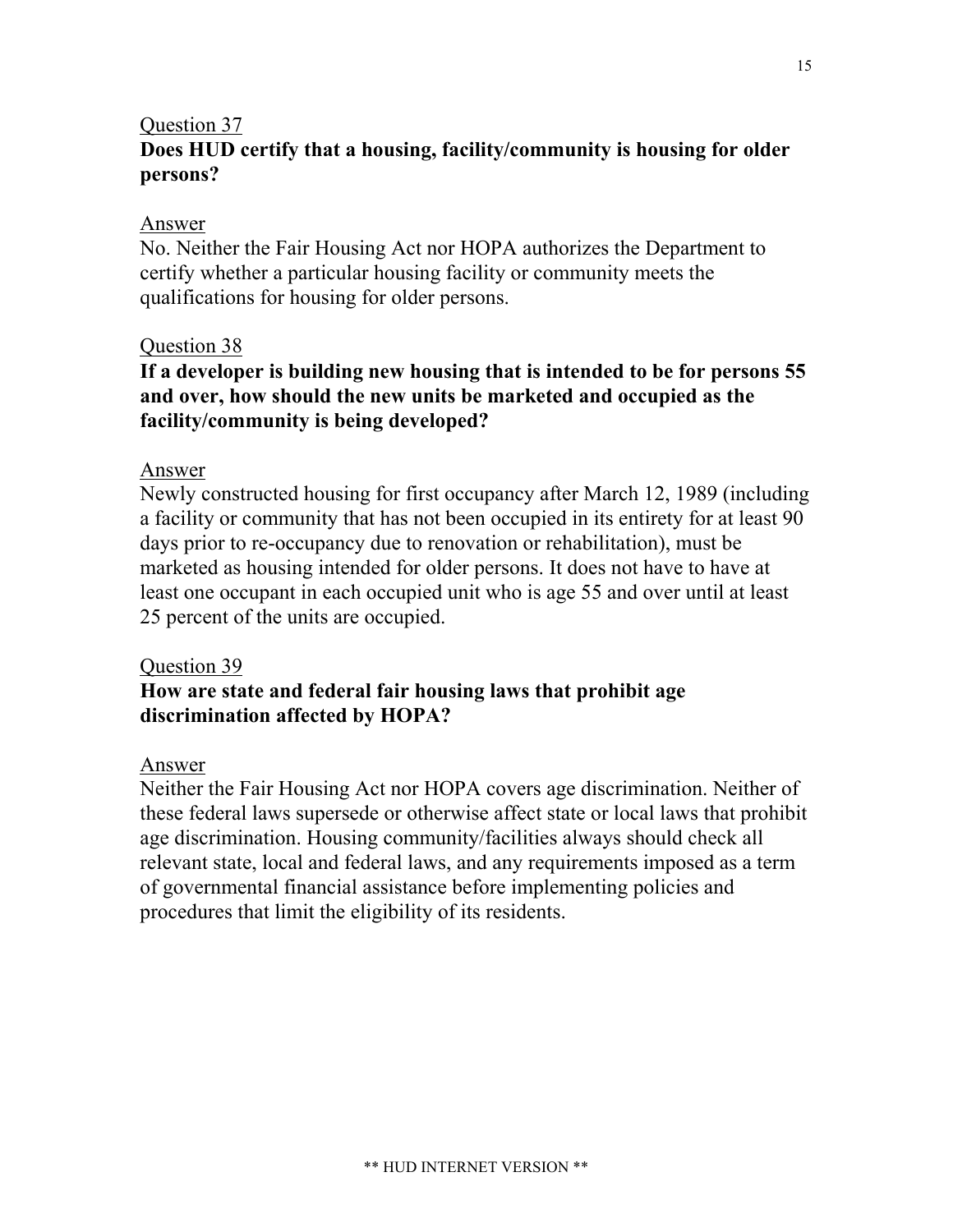# **Must state or local governments that have been determined to have substantially equivalent laws to the Fair Housing Act change the laws under which they operate in order to be identical to HOPA?**

### Answer

No. States and local governments with fair housing laws that have been determined to be substantially equivalent to the federal law may have no exemption from familial status discrimination for housing for older persons, or may have more stringent requirements to meet an exemption than does HOPA.

# Question 41

# **Must a housing community/facility file or register a declaration of intent with the state or local unit of government in order to claim its exemption as housing for older persons?**

# Answer

HOPA does not require this. However, the state or local government might require the housing community/facility to register its intent to be housing for older persons. The facility/community should consult the appropriate governmental body for requirements in this regard.

# Question 42

# **Must a resident of a 55 or older housing community/facility join the homeowner's association?**

# Answer

The Fair Housing Act does not require this. HOPA does not require this. This is an example of an issue or aspect of senior housing communities that is generally governed by independent law, deed restriction, or other legally enforceable documents.